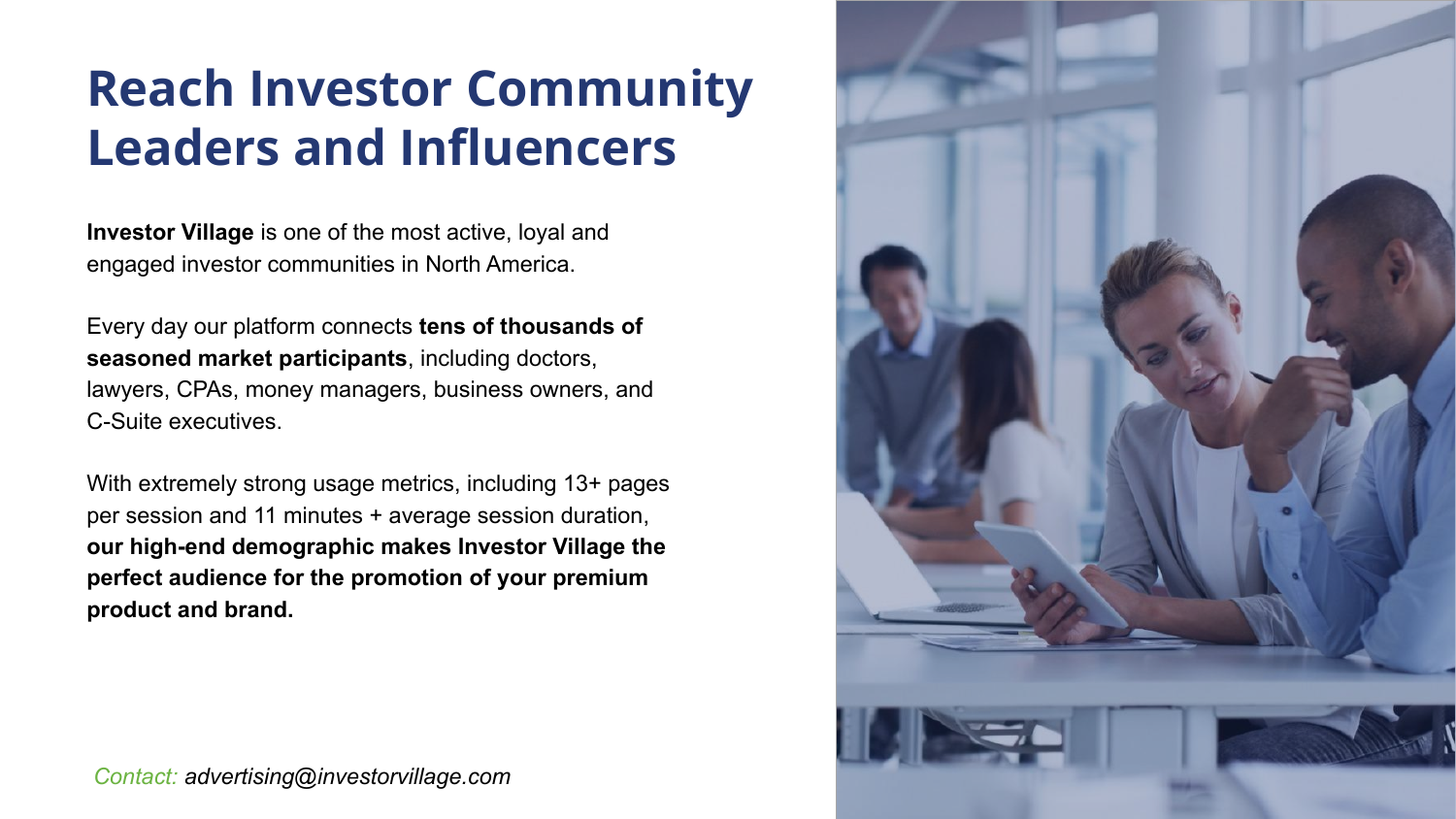- High Net Worth
- Investment Community Leaders & Influencers
- Focused on Fitness & Healthy Living
- Avid News Readers
- Political Enthusiasts
- Business & Leisure Travelers
- High End Hobbyists & Collectors

# **The Investor Village Audience**

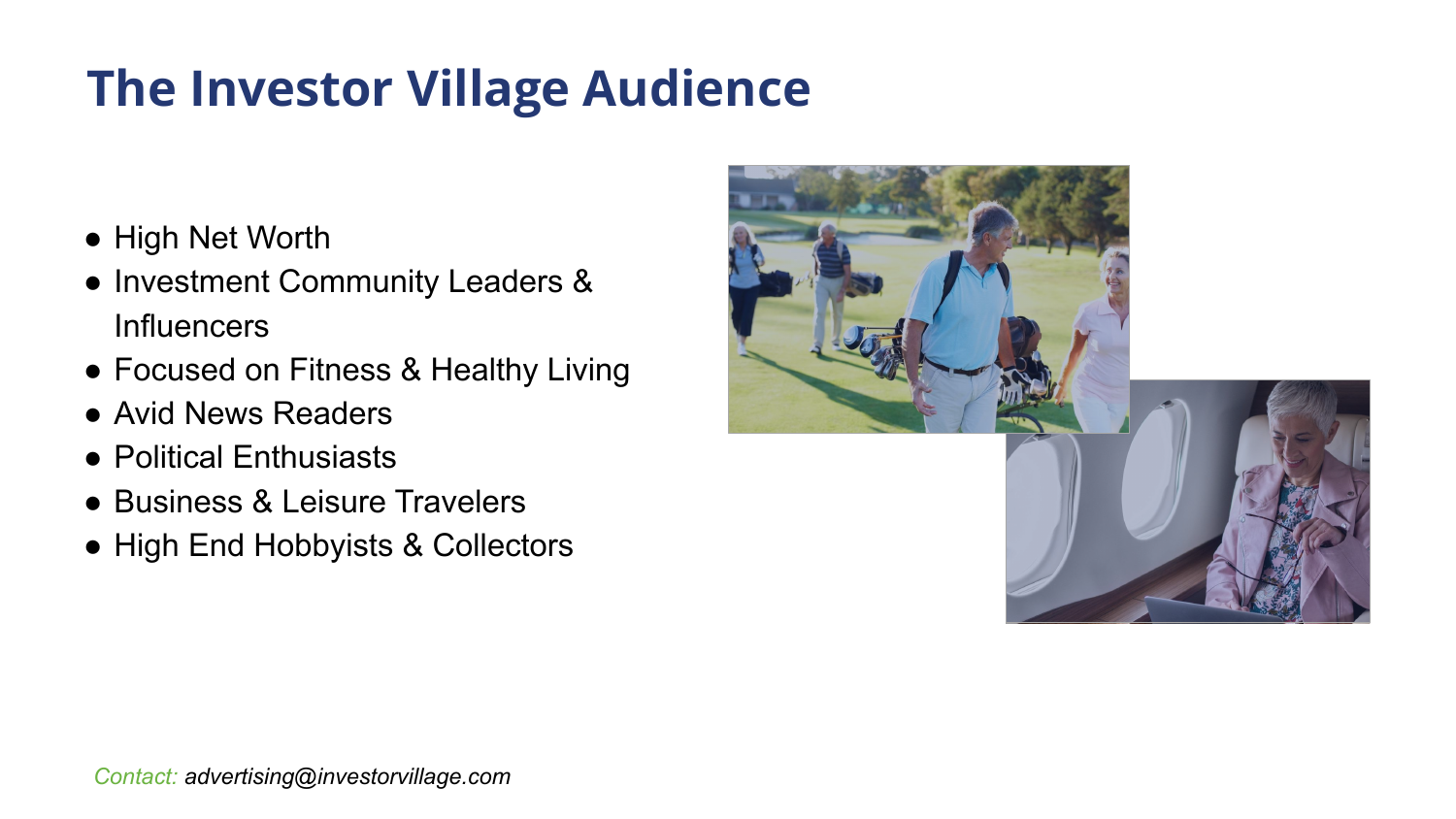





Monthly **Page Views**

Monthly **Users**

Average **Session Duration**



Opt-In Email **Subscribers**

**Contact: advertising@investorvillage.com** Source: Google Analytics 2020



 $\rho$  O

7,847

 $1 \quad \blacksquare$ 

## **Traffic & Audience Summary**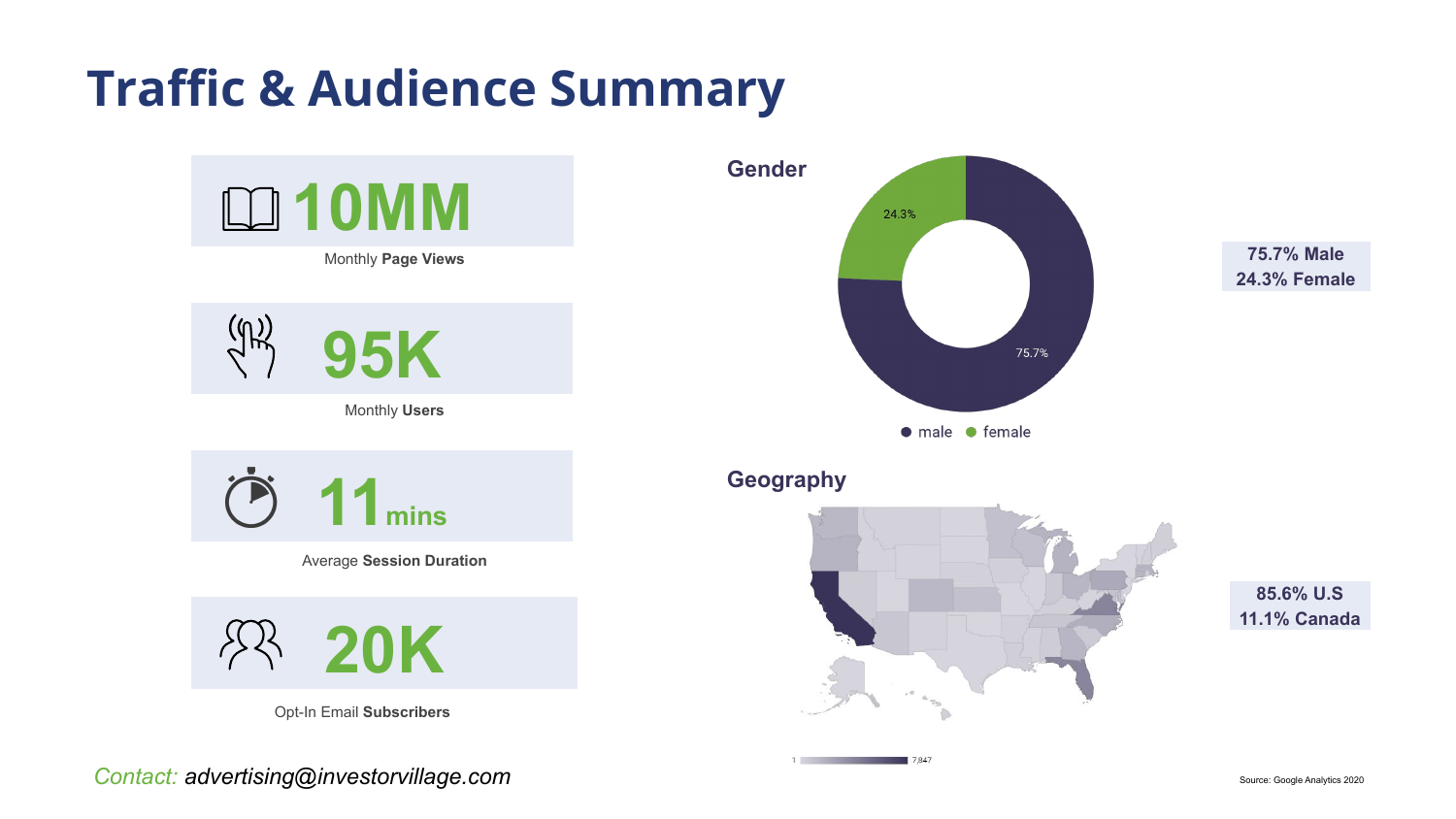

50%

# **Traffic & Audience Summary Cont'd**



*Contact: advertising@investorvillage.com*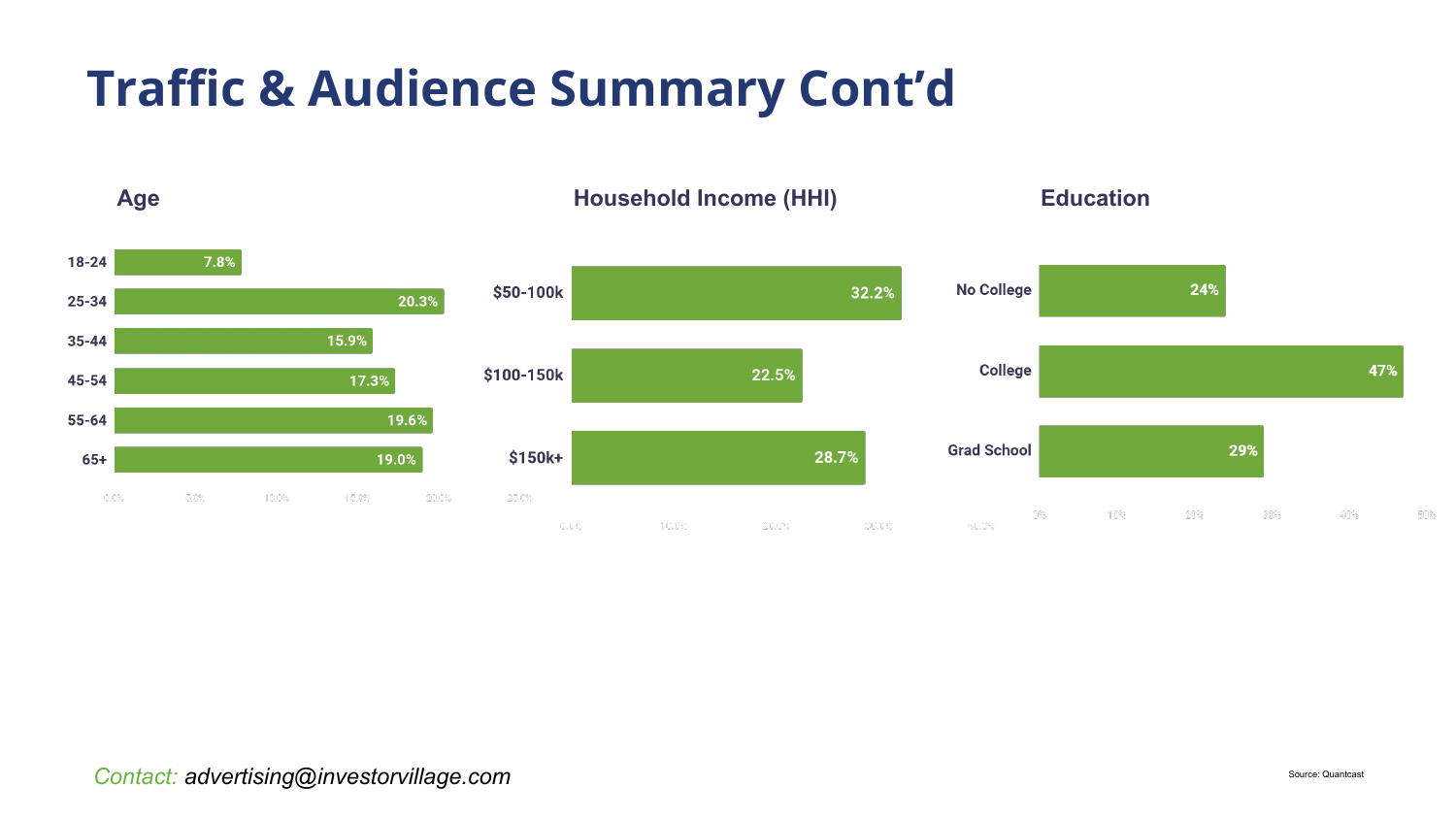

*Contact: advertising@investorvillage.com*



### **Audience Interests** *Indexed vs general population*

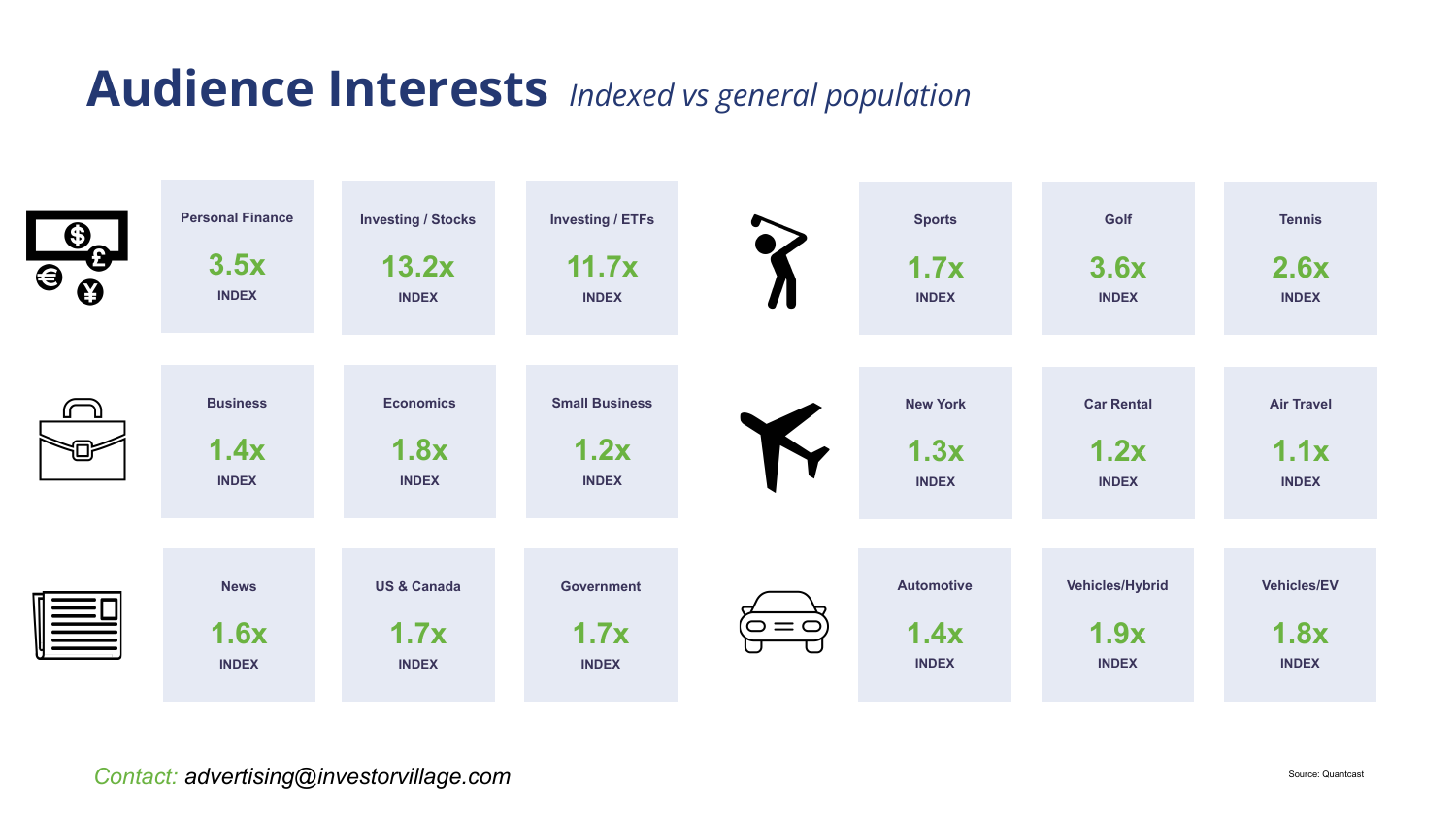### **Standard Run-Of-Site Advertising Packages**

*Contact: advertising@investorvillage.com*



#### **Silver**





#### **Starter Bronze**



#### **Gold**